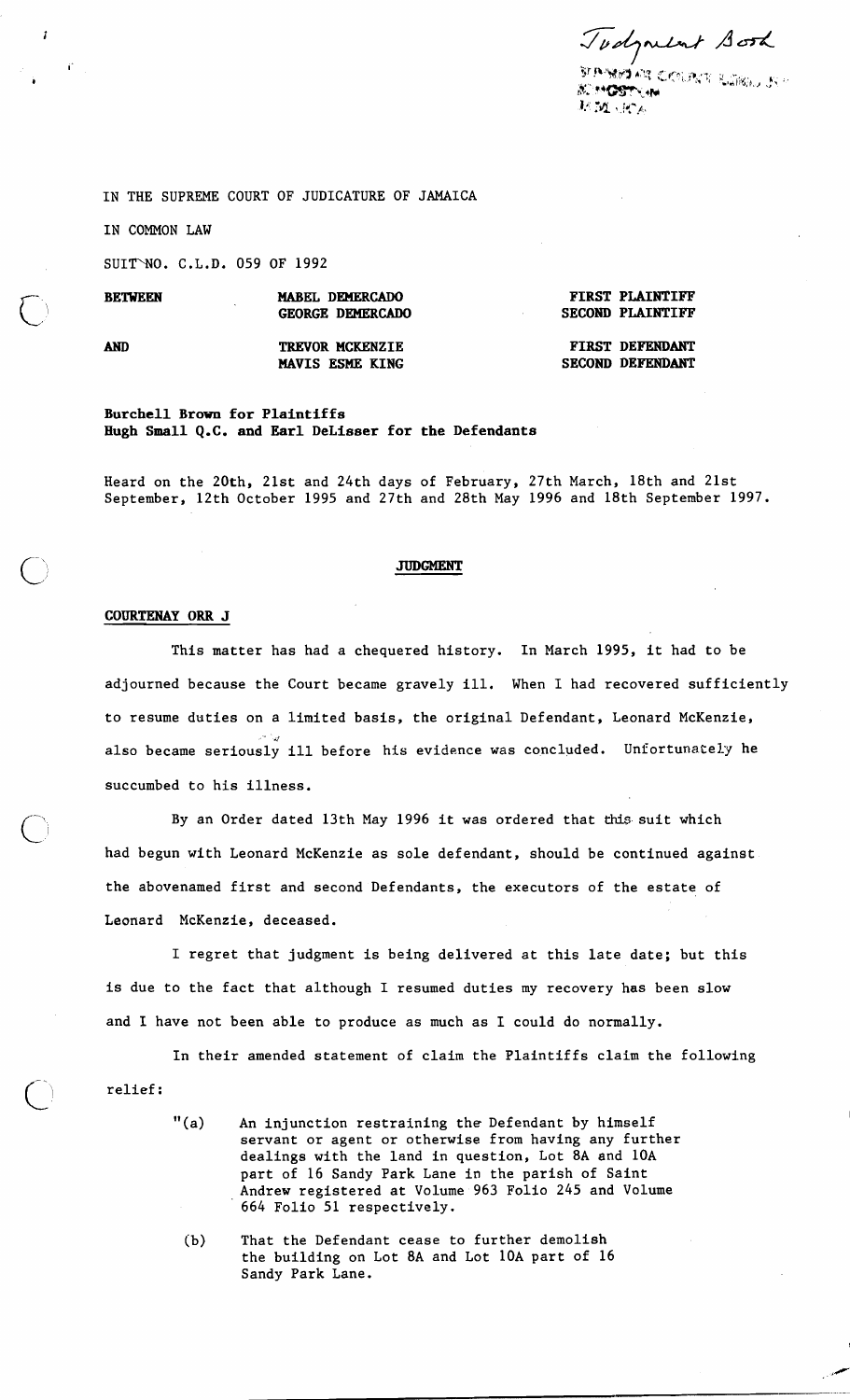(c> That the Defendant pay adequate compensation for the destruction of buildings, walls and fences on the said premises.

AKD THE PLAINTIFF CLAIMS DAMAGES."

#### THE BACKGROUND TO THE CLAIM

Lillian Beatrice Demercado died testate on the llth day of March 1955. She had four children Mary Thomas, Ernest Demercado, Martha Demercado and Edna McDonald. Ernest Demercado, deceased, was the father of the second Plaintiff George Demercado. Mabel Demercado is the widow of Ernest Demercado.

In her will Lillian Beatrice Demercado named Andrew H.B. Aguilar and Robert Cecil Marley as her Executors and Trustees. Probate was granted on 8th December 1959.

She was the proprietor in fee simple of 16 Sandy Park Lane, Saint Andrew, registered at Volume 664 Folio 51. This land was bequeathed to the four children mentioned above, in four lots as follows: Lot A to Mary Thomas, Lot B to Ernest Demercado, Lot C to Martha Demercado and Lot D to Enda McDonald.

The dispute in this case has its genesis in the action of the late Defendant Leonard Cecil McKenzie in bulldozing land part of the estate of Lillian Demercado, which is now known as Lot 10A. That land is still registered in the names of the executors of Lillian Demercado's will, Andrew H.B. Aguilar and Robert Cecil Marley, at Volume 664 Folio 51 of the Register Book of Titles.

The basis for the prayer for injunctions and compensation is set out in paragraphs 9 to 14 inclusive.

In paragraphs 9, 10 and 11, although not expressly stated the action is founded in trespass and.the threat of trespass. They read as follows:

- I'9 . That on or about the 13th March 1990, the Defendant and his servant and/or agent bulldozed and demolished a 3 bedroom house erected by the first Plaintiff and her husband as the family home in 1961 and this was situated on a lot 10A and the said Defendant and his servant and/or agent forcibly evicted the tenant, Ivy Nicholson, who has been a tenant for several years.
- 10. That on or about the llth day of April 1992, the Defendant and his servant and/or agent demolished the fence and wall placed by the first Plaintiff on Lot 10A and the said Defendant abused the first Plaintiff when she spoke to him about his illegal action.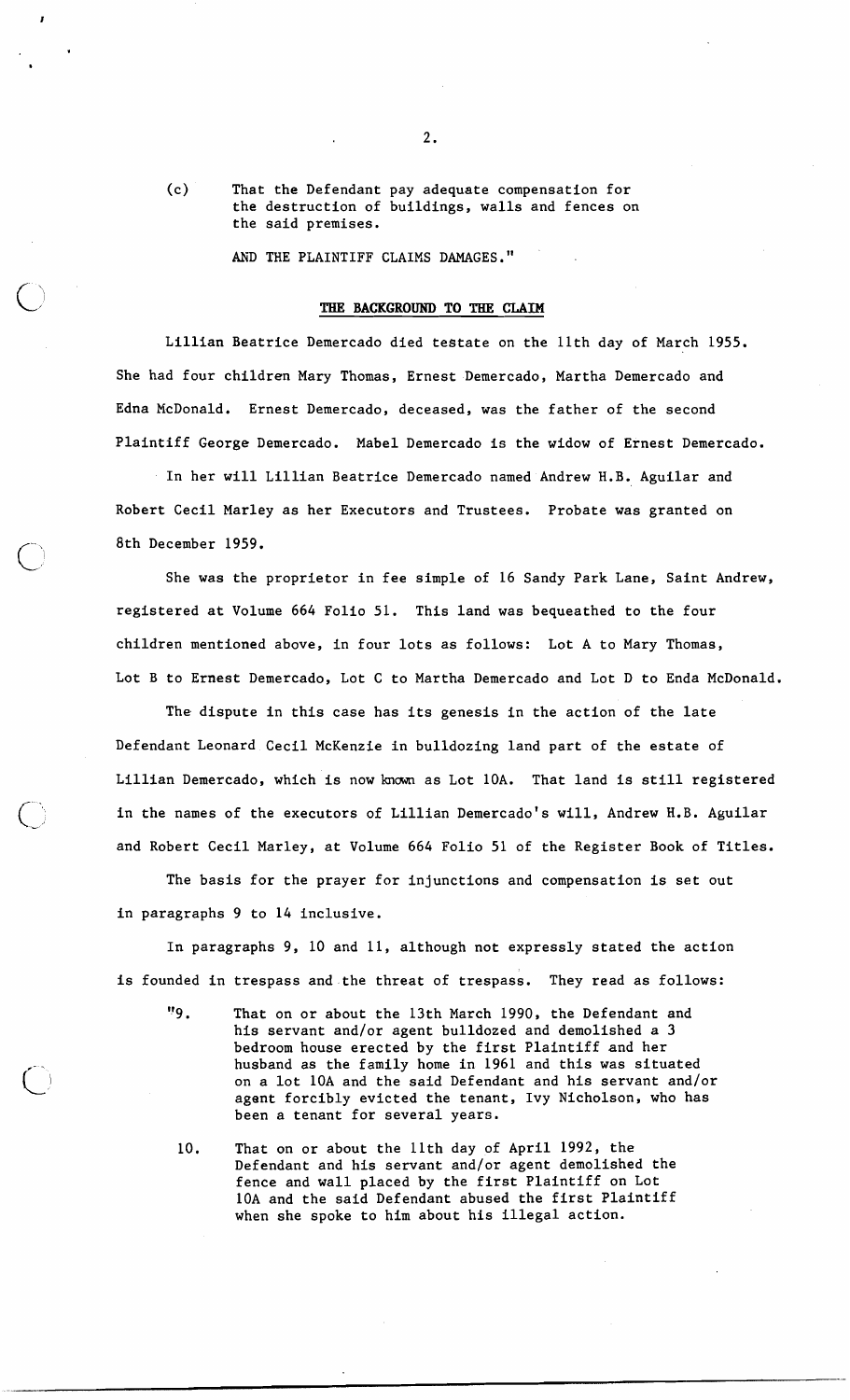11. That the defendant has threatened the Plaintiffs to bulldoze the house that they now occupy on Lot 8A and had told the Plaintiffs that he might get these lands since the Plaintiffs do not have any money to fight him."

Paragraph 14 repeats the allegation of a threatened use of force, and

is couched in these words:

"14. The Defendant had threatened to continue to use force and intend (sic) to unless restrained by an injunction from doing so.

Paragraph 12 contains another basis - allegations of fraud and breach

of trust. These are stated as follows:

"12. That the Defendant and the executors acted fraudulently and in breach of trust."

#### **PARTICULARS OF FRAUD AND/OR BREACH OF TRUST**

- (a) The Defendant and Executors acted fraudulently and in Breach of Trust when Defendant bought and the Executors sold Trust property at an undervaluation and, both Defendant and Executors knew or ought to have known of this undervaluation.
- (b) Both Defendant and Executors acted fraudulently and in Breach of Trust in dealing in Trust property, the subject of this suit, with total disregard for the beneficiaries and with the intention of depriving the beneficiaries of their legacy.
- (c) Both Defendant and Executors have acted fraudulently when on being registered on Transmission the Executors attempted to sell the Defendant the said lands instead of executing Assent of Devise to the relevant beneficiaries.
- (d) The Defendant also acted fraudulently and in Breach of Trust when he disturbed the Plaintiffs on the said land on the 13th of March 1990, he fully well knew and ought to have known that the Plaintiffs have been in undisturbed occupation from the death of the Testator on the 11th day of March 1955.
- (e) The Defendant and Executors have acted fraudulently in presenting a Sale Agreement that was executed in 1993 stating that it was executed in 1970."

Paragraph 13 simply states:

"The first and second Defendants say that the will of the late Lillian Beatrice Demercado is clear and the law of Devolution is clear and at no time did the Defendant become the owner of Lot 8A or Lot 10A and the Plaintiffs have suffered Financial loss because of the Defendants' action."

The defence asserts that by an Agreement for Sale dated the 10th day of December 1970, the said executors (the registered proprietors pf the land) agreed to sell the land in question to Leonard Cecil McKenzie at a price of \$31,000 or  $\neq$ 15,000, that he paid the deposit that same day and was let into possession; that having paid the balance of the purchase price he was the beneficial owner of the fee simple and held a registerable transfer to himself.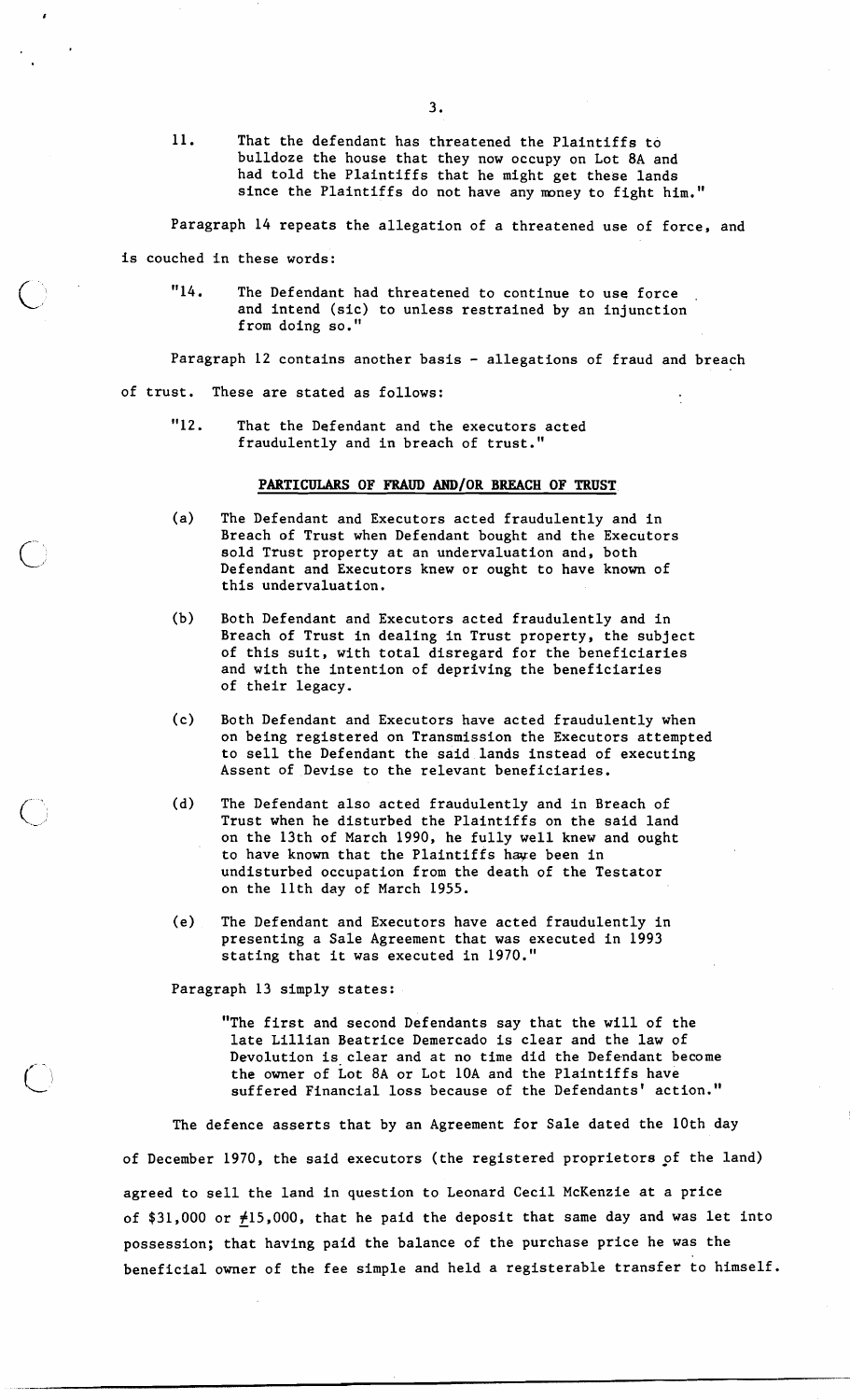It was also stated that Leonard McKenzie had been continuously in possession of the land since 1st December 1970, without anyone making a claim thereto, and that he had been paying the property taxes thereon.<br>As regards the allegations of trespass and abuse, these were denied

and it was stated that Leonard McKenzie merely demolished a derelict structure On the land in March 1990, and removed a fence encroaching on the land in April 1990.

The defence also asserted that if Ernest Demercado is deceased, the Plaintiffs are not the personal representatives of the deceased and have no legal right to the estate of Ernest Demercado, and no Locus standi in relation to this action.

The allegations of fraud were denied.

# **TBE CASE FOR TEE PLAINTIFFS**

The first Plaintiff is the widow of the late Ernest Demercado and the second Plaintiff is his son. Ernest Demercado was a aon of the late Lillian Beatrice Demercado, who up to the time of her death owned 16 Sandy Park Lane which was registered at Volume 664 Folio 51 of the Register Book of Titles.

Lillian Beatrice Demercado died on the 11th day of March 1955, testate, naming Andrew H.B; Aguilar and Robert Cecil Marley as her executors and trustees. She bequeathed all her holdings in 16 Sandy Park Lane to her four children having divided the land into four lots A, B, C, D, respectively. She gave Lot A to Mary Thomas, Lot B to Ernest Demercado, Lot C to Martha Demercado and Lot D to Edna KcDonald.

All of the four children of Lillian Beatrice Demercado, died intestate. Only Ernest left children. He was survived by seven children.

16 Sandy Park Lane was divided into ten lots; of which Lot 10(a) is part of the lands registered at Volume 664 Folio 51, in the names of the executors of the estate of Lillian Beatrice Demercado. Her will was probated on 8th December 1959.

Lot 10A is the land which Leonard McKenzie bulldozed. Ernest Demercado built a house on that land in 1961. It was a wooden house, with a wooden floor.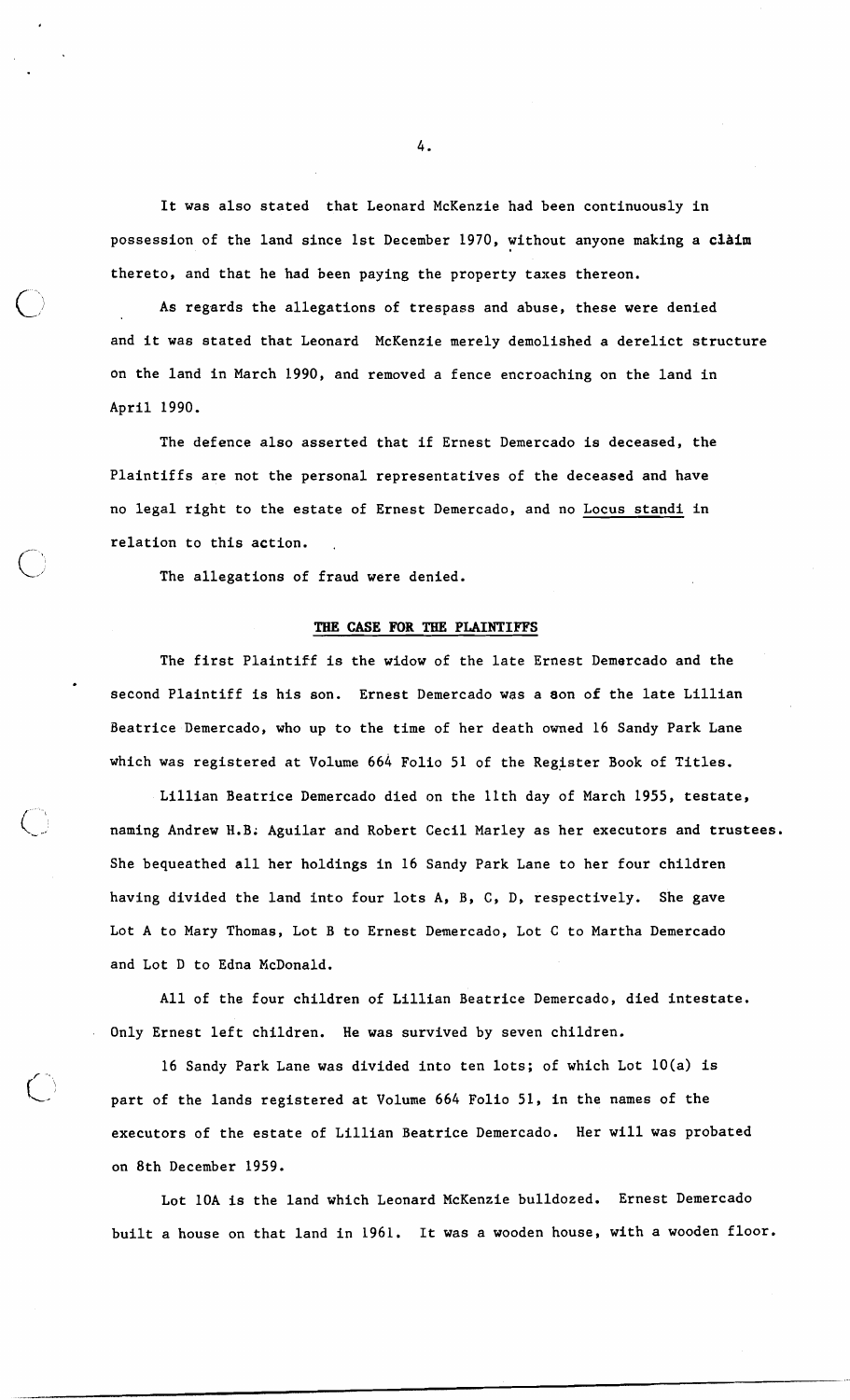There was an outside bathroom of board and zinc. There were three bedrooms, one measured 6 feet by 8 feet, and two 6 feet by 6 feet. The dining/living room measured 14 feet by 12 feet.

The land was cultivated by Ernest Demercado, with congo peas, black-eye peas, corn, tomatoes, yam and sweet potatoes. No one ever disturbed him in his planting. He also raised fowls there. There were bearing mango, soursop, ackee and plum trees on the land. These were freely reaped.

The Sandy Gully ran through the area. At first there were three branches of the gully which met on 16 Sandy Park Lane, but the government implemented a scheme in which the gully was rearranged and paved, and thereafter there was only one channel in which the water could flow.

Both executors were neighbours owning lands which adjoined the Demercado lands, and both were trusted friends of the family.

Ernest Demercado died on 3rd November 1980, in the very house which Leonard McKenzie bulldozed. After the death of Ernest Demercado, a room was let to Ivy Nicholson. The family of Ernest Demercado has occupied the land undisturbed since 1961. After a while the family left and Ivy Nicholson continued to live on the land as a tenant. No one had seen Leonard McKenzie on the land until February 1990 when he came there and informed Ivy Nicholson, "I am now the owner of this place and will be coming shortly to build on it."

He returned in March of that year, and a bulldozer was used to knock down two outside bathrooms and two toilets. An attempt was made to knock down the house, but this was proving difficult. Then a woman pleaded that a lady was inside the house and the workmen desisted. In April 1992, men returned with bulldozers and this time a fence and wall which the builder was about to complete were demolished.

There is a conflict of evidence as to whether Ivy Nicholson kept a church on the premises. She denied this, but said she did keep, "a little praying, a little service together; just a little sort of get together thing, discussing Bible stories etc.... Prayer three times per day .... I would come out and give three strokes (on a drum) just saying the time."

Mabel Demercado agreed that Nicholson kept a church there. George Demercado denied a church was kept there.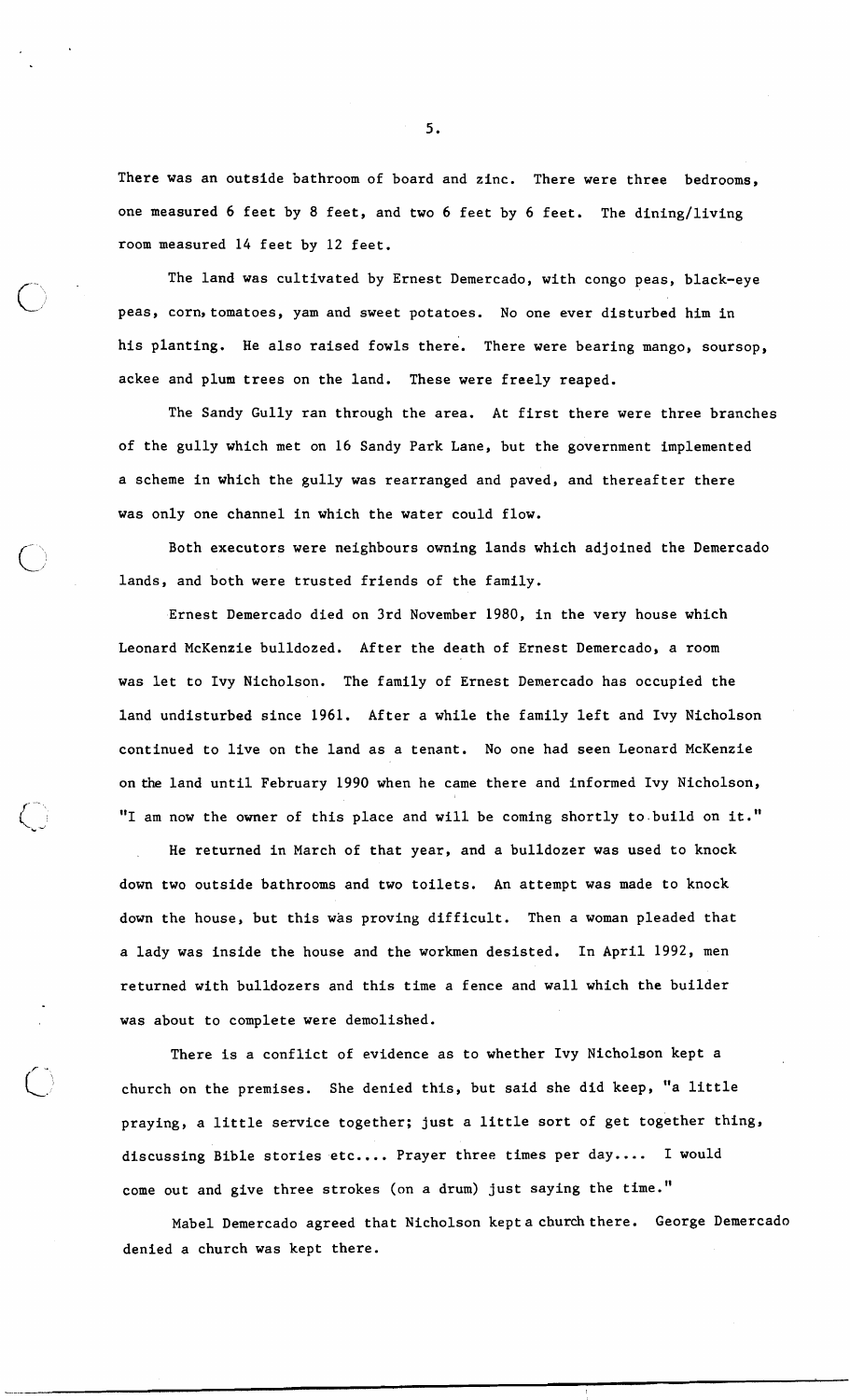He described the activities in this way:

"I hear her give the drum about three lick. But not music wise. Sometimes three times for the day.... Don't hear her sing or shout, or preach from her yard. She did have a flag pole there....

No worshipping took place there. Just a little prayer by herself... Not a lot of people coming and going."

I acceptithe evidence of Mabel Demercado that a church was kept on the land.

# **TBE CASE FOR THE DEFENCE**

Leonard McKenzie gave evidence on 20th February 1995, and was partly cross-examined. The matter was adjourned to the following day when counsel for the Plaintiffswas ill. He had not recovered on the 24th February 1995 and the matter was adjourned to 27th March 1995. By then the court was seriously ill. When the court resumed on 18th September 1995, Leonard McKenzie was ill in Florida, and he later died without completing his evidence.

I accept as a correct statement of the law paragraph 33 - 67 of the Thirteenth Edition of Phipson on Evidence. It says:

> "When the witness dies or falls ill before crossexamination, his evidence in chief is admissible<br>though its weight may be slight. (emphasis mine) though its weight may be slight.

In the instant case Leonard McKenzie, deceased was partly cross-examined and certain written exhibits tendered.

He said that in 1959hewas engaged in developing flood control in the Sandy Gully Flood Control Scheme for which the Public Works Department and the Department of Housing had responsibility. It was administered by the Ministry of Housing. He purchased the lands in dispute. He signed the agreement for the sale (Exhibit 5) regarding the disputed lands as purchaser. At that time Ernest Demercado was living in a wooden house on the land. Special conditions 2, 3, 4 and 5 of the agreement provided as follows:

"2 Mr E. A. Demercado to be entitled to remain in possession of the part of lands presently occupied by him free of rent until 21st February 1971 as a tenant at will."

 $(\ )$ 

"3 The purchaser will pay to the Ministry of Utilities and Housing the sum of \$5,000.00 representing the contribution payable by the Vendors in respect of the Bridge erected across the paved gully course on lands of the Hamiltons."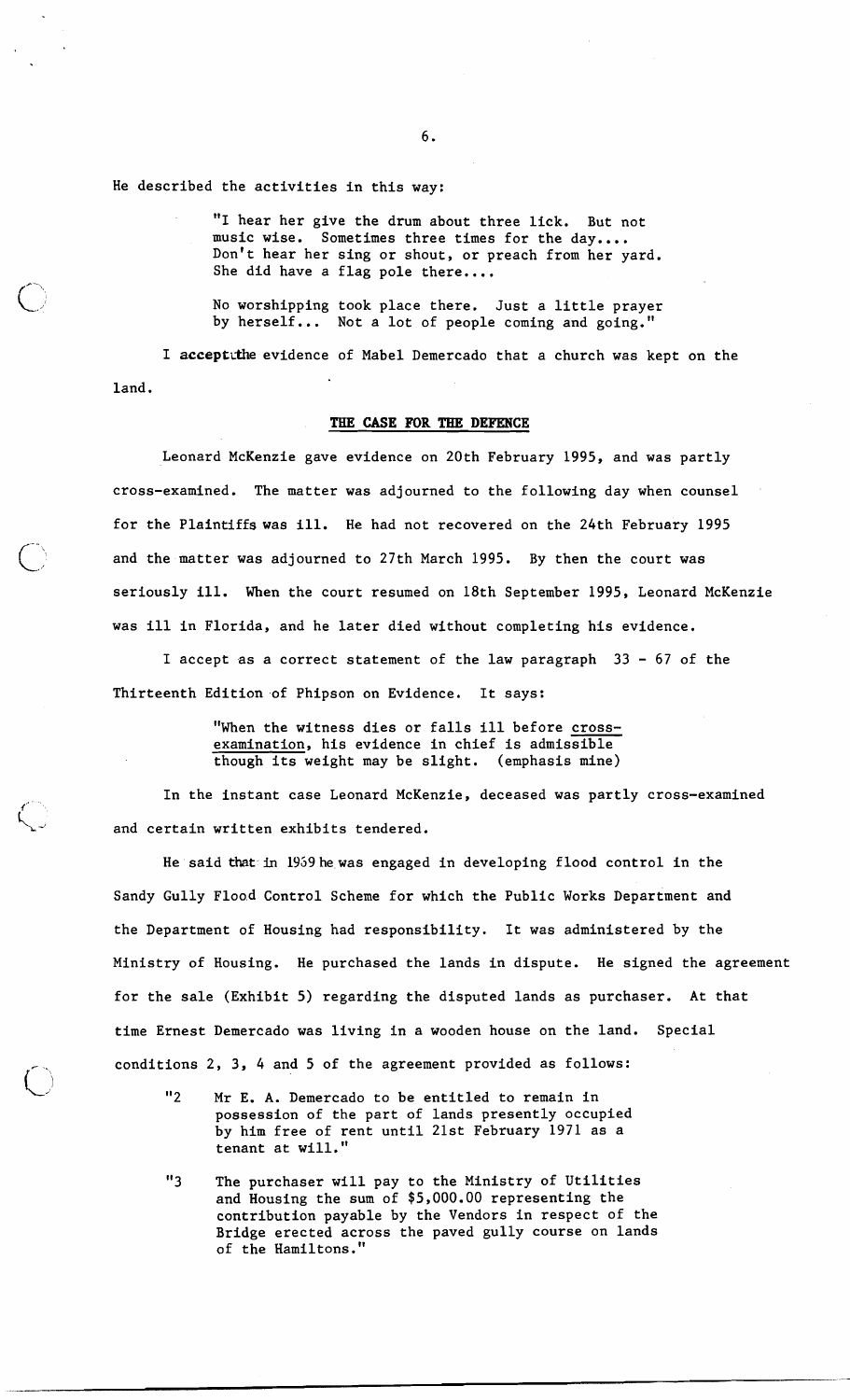- "4 The purchaser will pay to the Hamiltons the sum of \$1,600.00 being the amount which the vendors agree to contribute towards the cost of the Roadway from Sandy Park Road to the northern side of the said Bridge."
- "5 The purchaser will construct the roadway from the northern side of the said Bridge along the northern boundary of the said paved gully course at least to a point directly opposite the western boundary of the lands comprised in Certificate of Title at Volume 963 Folio 245 registered in the name of the said E.A. Demercado."

He said he paid the money to the Ministry of Utilities and Housing in Accordance with Special Condition 3, and tendered a receipt - Exhibit 5. He constructed the roadway indicated in Special Condition 4. Transfer 786943 dated 15th April 1993 with a survey plan dated 1st May 1991 was attached.<br>It was signed by Robert Cecil Marley, surviving executor of the estate of Lillian Demercado, and it related to the lands in dispute.

He said he paid for the land. He maintained that he took possession of it and showed possession by clearing the land of bush and rubbish from time to time. He put in a culvert too. Ernest Demercado later left the land and he (Leonard McKenzie) did nothing for a while until he received complaints about activities on the land.

Phillip Hamilton gave evidence in support of the defence. His evidence was to the following effect:

 $\epsilon$  ,  $\lambda$ 

Ernest Demercado was his cousin and Lillian Demercado was his aunt. He knows the disputed lands, and lives in the vicinity of the Sandy Gully Drainage Scheme. Hamilton Terrace where he lives was part of 14 Sandy Park Road. No. 14 Sandy Park Road was sub-divided and became 12<sup>}</sup> Sandy Park Road.

When the gully was being paved by Leonard McKenzie, an arrangement was made between Leonard McKenzie, Ernest and Mary Demercado (children of Lillian Demercado) and himself. This was for the construction of a roadway and a bridge from  $12\frac{1}{2}$  Sandy Park Road across the gully to the back of the land. The Government would pay half the cost of the bridge and he and the Demercados the other half.

Later Mary and Ernest Demercado told him that Mr Marley, the executor of Lillian Demercado's estate, had said the estate could not afford to sub-divide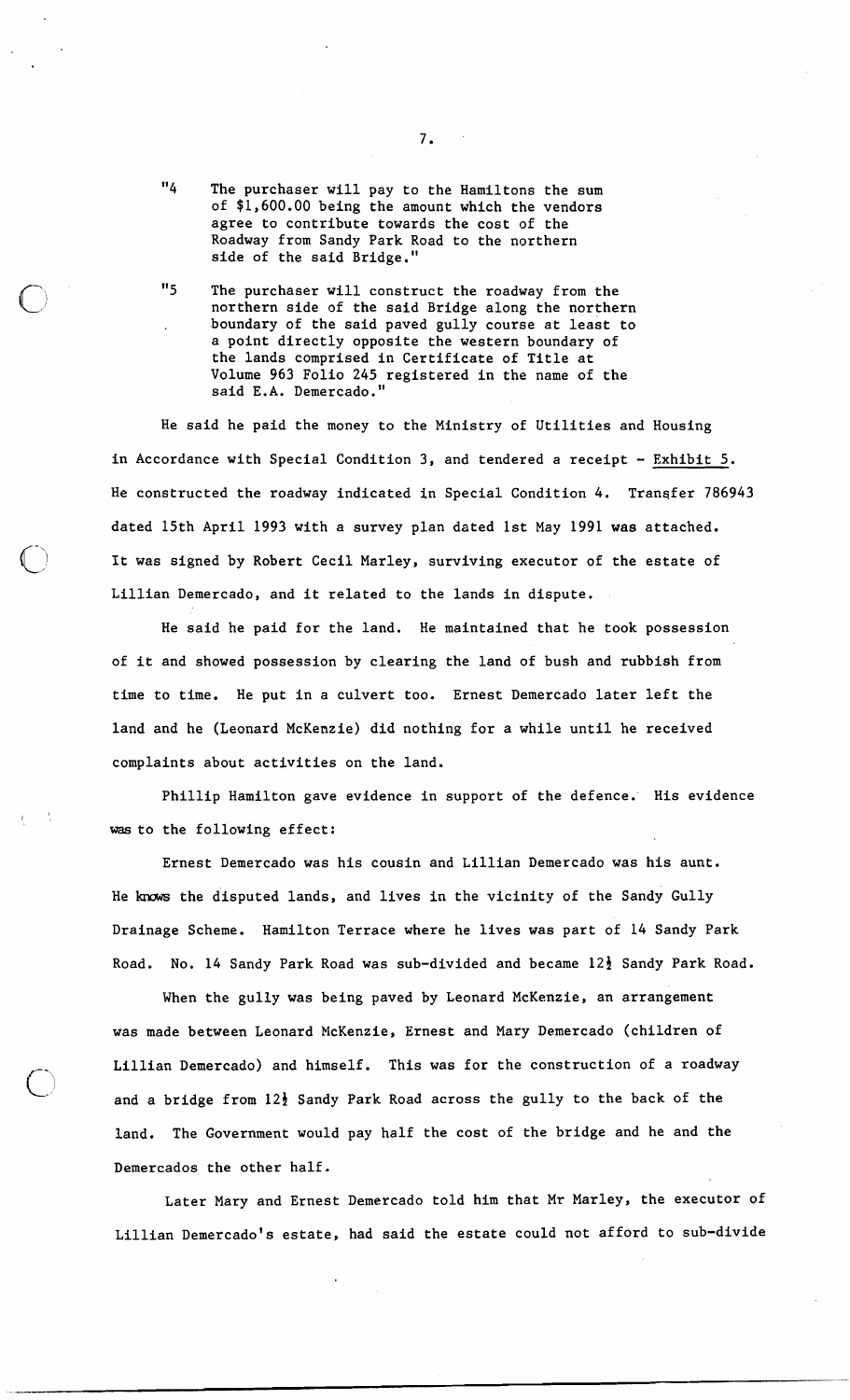the land. Mary then asked him to ask Leonard McKenzie if he would buy a piece of the land. He spoke to Mr McKenzie, and he saw him speaking to Ernest and Mary Demercado. They told him that Leonard McKenzie would go to see Mr Marley. The bridge and the roadway were later built.

Before the bridge was built there was no access for the Demercados to that portion of their land.

#### THE COURT'S ASSESSMENT OF THE EVIDENCE

In answer to Mr Small's submission that the Plaintiffs had no locus standi to bring this action Mr Brown submitted in these terms:

> "They are suing in their own right because they occupied the land:- Occupied as owners. They went there not as inheriting anything; but they saw the place and occupied it. Mabel gave evidence that she is the administratrix of her late husband Ernest Demercado."

On their own case the Plaintiffs did not have possession to maintain an action for trespass.

I agree with Mr Small that since the land belongs to the estate of Lillian Demercado it should have been brought in the name of the estate, either on behalf of the estate or with the consent of the executors. Therefore the Plainitffs have no locus standi.

Secondly the evidence has failed to substantiate the allegations of fraud made in the statement of claim. I adopt the meaning of fraud accepted by Rowe JA, in Boothe v Clarke 19JLR 278 at 288, where he quoted from the judgment of Lord Lindley in Assets Co. Ltd. v Mere Roihi [1905] AC 17.

> "[Bly fraud in these Acts is meant Actual fraud i.e. dishonesty of some sort, not what is called constructive or equitable fraud...."

 $\bigcirc$ 

 $\bigcirc$ 

The plaintiffs' position is that the following facts pointed to fraud. The Sale Agreement was not stamped until 1993, though allegedly made in 1970; the signatures of the executors were not witnessed on the Sale Agreement; Leonard McKenzie did not tender any written proof of money paid; the time of completion was 31st January 1971.

The transfer diagram and the Sale Agreement showed a difference in acreage. So too the tax receipt showed a different square footage from that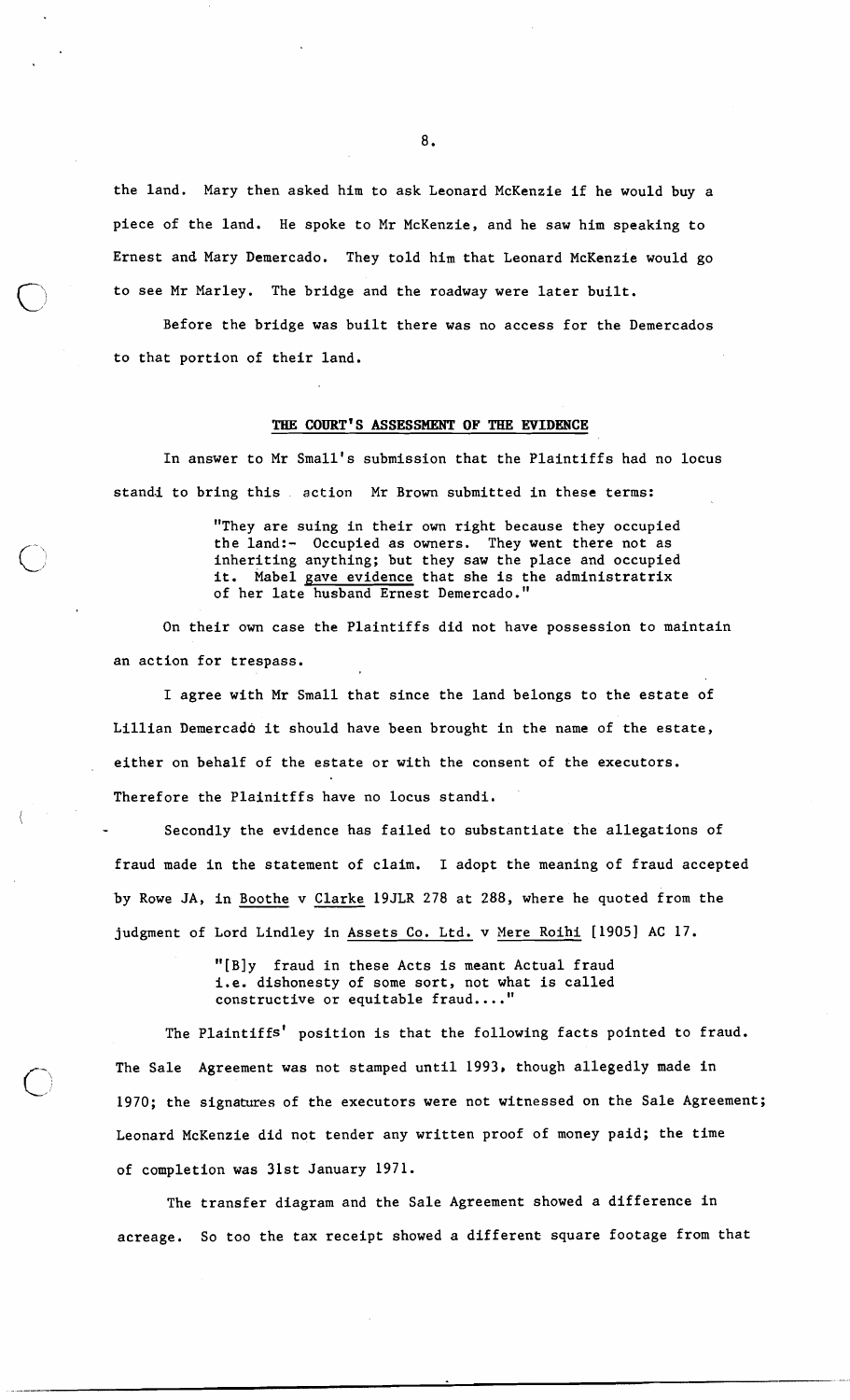of the transfer and the Sale Agreement.

I do not regard these factors either separately or cumulatively as amounting to fraud, or even a breach of trust.

Section 71 of the Registration of Titles Act, shows that unless there was fraud on his part, Leonard McKenzie would be protected when dealing with the executors of the estate of Lillian Demercado.

Section 71 provides:

"Except in the case of fraud, no person contracting or dealing with, or taking or proposing to take a transfer, from the proprietor of any registered land, lease, mortgage or chdrge, shall be required or in any manner concerned to enquire or ascertain the circumstances under, or the consideration for which such proprietor or any previous proprietor thereof was registered, or to see to the application of any purchase or consideration money, or shall be affected by notice, actual or constructive, of any trust or unregistered interest, any rule of law or equity to the contrary notwithstanding; and the knowledge that any such trust or unregistered interest is in existence shall not of itself be imputed as fraud."

### THE ISSUE OF ADVERSE POSSESSION

Mr Brown in his closing address submitted that the Plaintiffs had established adverse possession of the land. That submission fails for three reasons: Such a claim was never pleaded; secondly, the evidence tendered in support of this issue is not sufficient to found such a claim, and thirdly, the executors should have been parties to the suit.

It is trite law that in actions in the Supreme Court pleadings are of paramount importance, and that save where a preliminary objection is taken if a party wishes to obtain judgment on a certain issue it must be pleaded. This is both logical and reasonable. Jacob and Goldrein in their book, Pleadings; Principles and Practice describe the functions of pleadings in this way at page 2:

> "Properly drafted, the pleadings should disclose clearly and precisely the real issues which are in dispute between parties, as opposed to a recitation of evidence which each party intended to adduce at the trial. They<br>are not mere narratives or provisional documents. The are not mere narratives or provisional documents. parties are bound by what they say in their pleadings which have the potential of forming part of the record, and moreover the court itself is bound by what the parties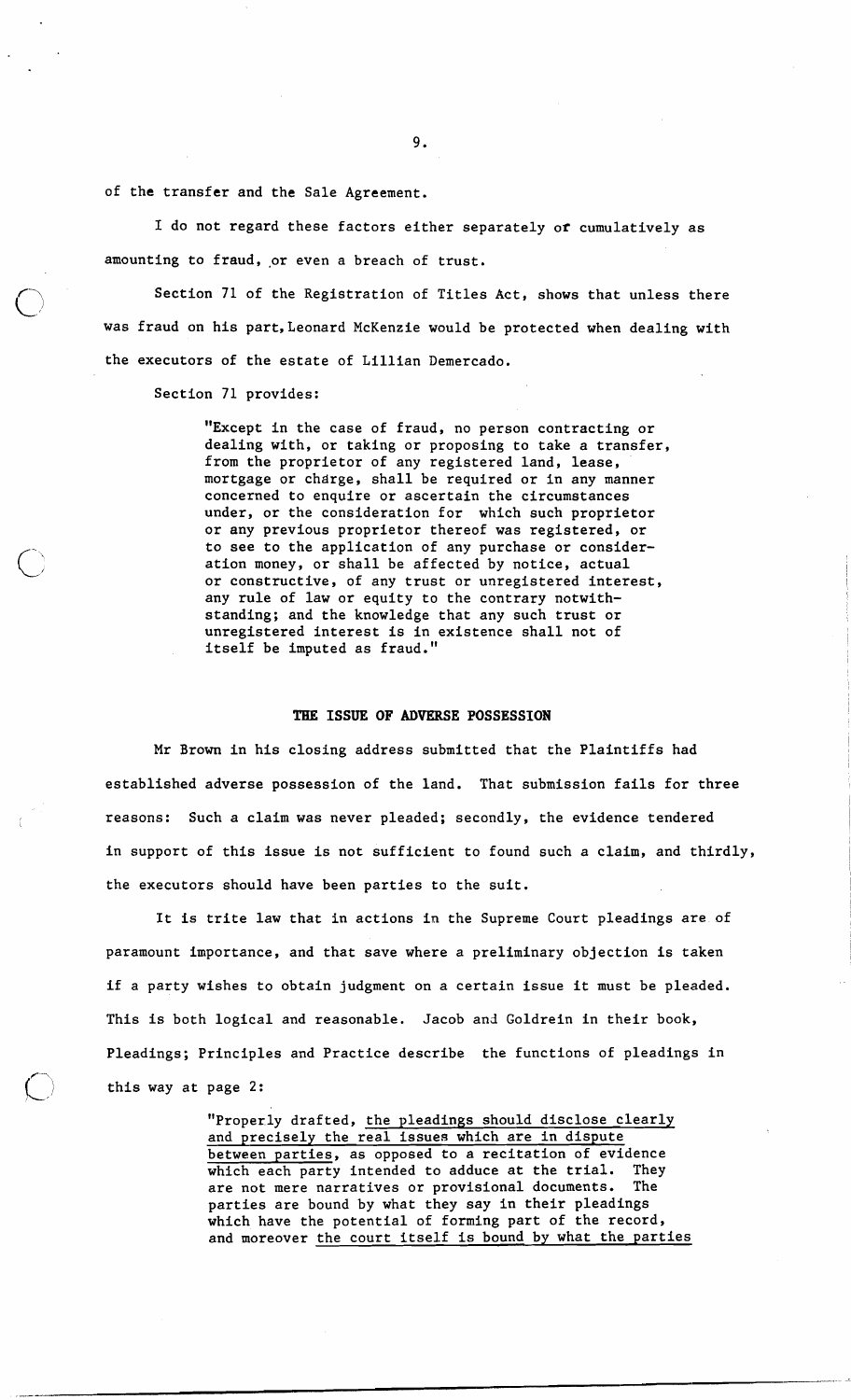have stated in their pleadings as the facts relied on by them." (emphasis mine)

The learned authors then go on to state the objects of pleadings in the following words:

> "First. To define with clarity and precision the issues or questions which are in dispute between the parties and fall to be determined by the court....

Thirdly. To inform the court what are the precise matters in issue between the parties which alone the court may determine...." (emphasis supplied)

The case SCCA 67/91 Jamaica Telephone Co. Ltd. vs. Rattray (unreported), delivered February 23, 1993 illustrates the above principles well. In that case Rowe P. giving the judgment of the Court of Appeal said at page 8:

> "The final point in the case is whether the respondent could recover damages for the disconnection which took place January 23, 1986. There was no claim for such damages in the writ filed on December 2, 1985.

Paragraph 14 of the statement of claim pleaded:

'On or about the 26th day of September 1985, in breach of its contract, the Defendant arbitrarily and without just cause, disconnected the plaintiff's telephone number 92-51174 and has refused and neglected to restore the said service on demand. '

**<sup>11</sup>**This pleading remained unamended at the end of the case. In my view it was impermissible for Clarke J. in that state of the pleadings to award damages for a period of approximately five years of disconnection.... I would therefore allow the appeal as to damages and substitute Five Thousand Dollars for the award in the court below."

What is amazing is that although Mr Small took the point no attempt was made to apply for an amendment. In this connection Section 270, of the Civil Procedure code states:

> "The Court of Judge may at any time and on such terms as to costs or otherwise as the court or Judge may think just, amend any defect or error in any proceedings, and all necessary amendments shall be made for the purpose of determining the real question or issue raised by or depending on the proceedings." (emphasis mine)

It is not always appreciated that adverse possession is a complex'issue. It does not mean that once someone occupies the land of another for the requisite period that the title of the owner is extinguished.

The evidence tendered by the Plaintiffs in this regard consisted of five activities - cultivation, fencing, buliding, paying taxes and letting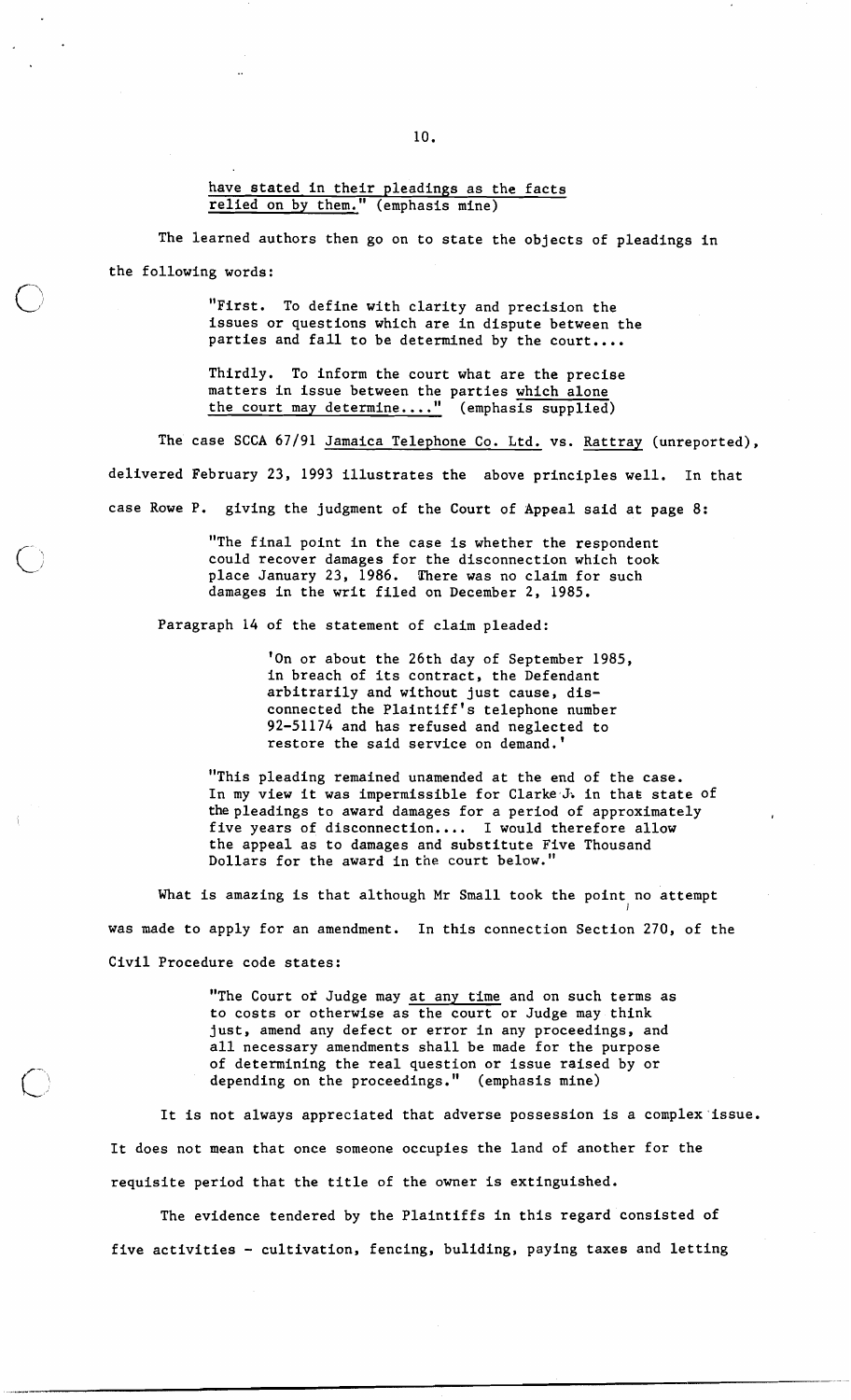a house on the land.

#### **CULTIVATION**

The Plaintiffs' witnesses including both Plaintiffs spoke of the land being cultivated by Ernest Demercado and others. Mabel Demercado said that Ernest Demercado always cultivated the land, and that he planted mango trees black mango, number eleven, and kidney mango, as well as coolie plums and red plums. In addition he planted other trees which were not fruit trees. She also stated that he cultivated congo peas, black eye peas, corn, tomatoes, yams and sweet potatoes. He also raised fowls and there was an ackee tree on the land. No one, said she, disturbed him when he planted these crops.

The second Plaintiff supported the evidence of the presence of mango trees and ackee trees and added that there was a sour sop tree on the land.

Ivy Nicholson, who said she rented a house on the land also spoke of plum trees and mango trees and added that she planted six palm trees, flowers, about four squares of' bananas, and yams and pumpkins. Although the existence of banana trees would hardly affect my decision, I must point out that I do not accept that statement of the witness as I find it extremely odd that no other witness mentioned such a banana cultivation which should have been obvious.

#### **PENCING**

\

As regards fencing, I attach no weight to the evidence on this matter. Albert Baker , carpenter and mason who gave evidence for the plaintiffs has this to say:

> "I ran a wire fence and block fence for her (Mabel Demercado). Did both in **1992....**  Length of fence was 80 feet.... Same day I about to finish fence Defendant came there with tractor....'

This clearly shows that the Defendant took action promptly before the Plaintiffs were able to enclose the land; indeed it is this activity by the Defendant which led to the bringing of this suit.

# **TAXES**

Mabel Demercado, the first Plaintiff said:

**"I** have paid taxes on the land since I got letters of administration."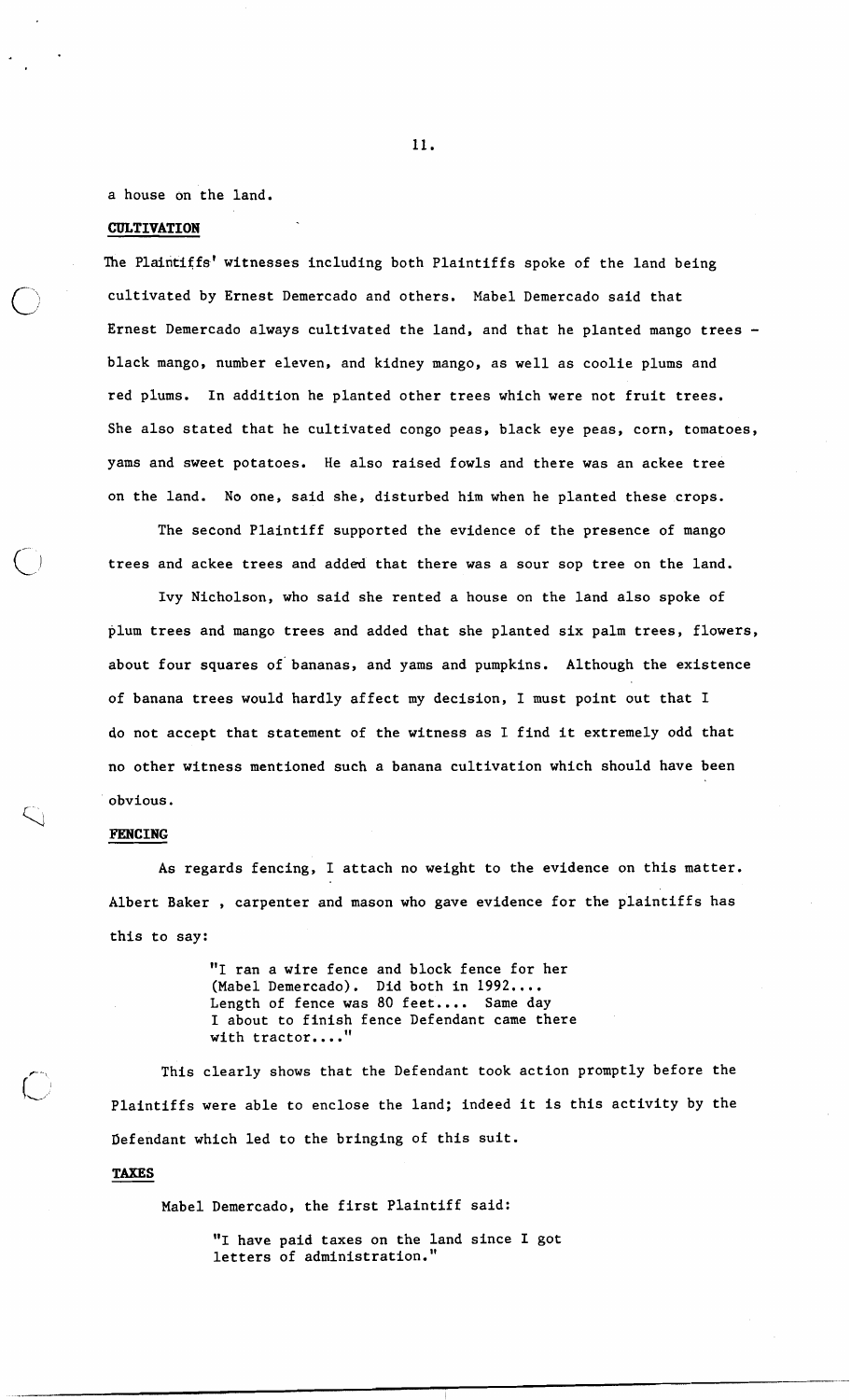The grant of letters of Administration was made on 9th July 1992, after the bringing of the suit and therefore the bulldozing of the land by Leonard McKenzie. I regard this evidence as contributing not one iota to the claim.

# **RENTING TBE LAND TO A TENANT**

A number of witnesses speak to Ivy Nicholson renting a wooden house on the land. This evidence is equivocal on the issue of adverse possession. It points no more in the direction of seeking to exclude the true owner than endeavouring to derive some enjoyment from the land.

## **BUILDING**

Mabel Demercado said that her late husband Ernest Demercado built a house on the land in 1961. It is the same house bulldozed by the late Leonard McKenzie, and she, her husband and children occupied it. Her husband died in it in November 1980. Ivy Nicholson went to live there when her husband died, and she stayed there till it was bulldozed. It was a wooden 4 bedroom house with a concrete verandah.

She denied that it was a derelict house, but said:

"House was not in a first class condition, but it could be lived in. It was not new."

Again I regard this aspect of the plaintiff's case as equivocal.

# LIVING ON THE LAND

This evidence too is equivocal.

Sections 2, 4(a) and 30 of the Limitation of Actions Act provides that time does not begin to run against the owner of land so as to extinguish his right thereto unless it has been established that:

- (i) He has been dispossessed of the land,
- (ii) he has discontinued his possession of the land; and that in either event,
- (iii) Some other person in whose favour the period of limitation (twelve years) can run is in adverse possession of the land. Time then runs against the true owner at the time adverse possession is taken of land.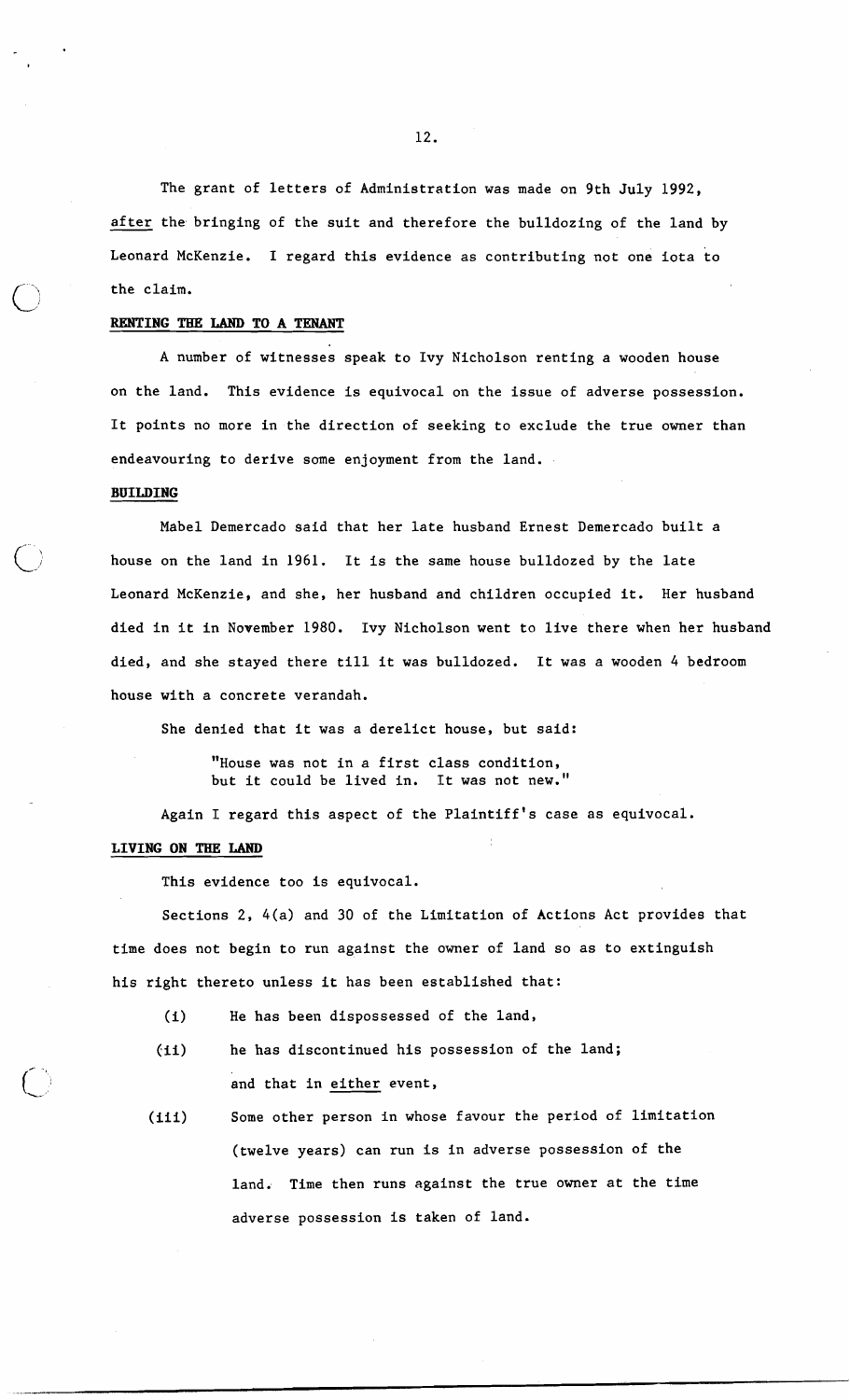The Law on this issue is admirably summarised in Archer vs. Georgiana Holdings Ltd. *12* JLR *1421* at *1426* F-I

"The onus of proving that the true owner has been effectively dispossessed is on the party who alleges it. The question whether this onus had been discharged does not always admit of a ready answer. At the outset it is necessary to appreciate the difference between "dispossession" and "discontinuance" of possession.

''The difference', said Fry, J., in Rains vs Buxton (I), 'Between 'dispossession' and the 'discontinuance' of possession might be expressed in this way: the one is where a person comes' in and drives out the others from possession, the other case is where the person in possession goes out and is followed in by others.'

The mere fact that the true owner does not make use of his land does not necessarily mean that he had discontinued possession<br>of it: Leigh vs. Jack. Non-user is equivocal. To estable from possession, the other case is where the person<br>in possession goes out and is followed in by others.'<br>The mere fact that the true owner does not make use of his land<br>does not necessarily mean that he had discontinued p has gone out of possession of the land, that he has left it vacant with the intention of abandoning it. Evidence of lack of user which is consistent with the nature of the land in issue and the circumstances under which it is held is not sufficient to justify a finding of an intention to abandon and thus discontinuance: Tecbild Ltd. vs. Chamberlain.

Again, the mere fact that a stranger had interfered in some way with the land of the true owner is not enough to show dispossession. The stranger must go further. He must prove occupation and use of the land of a kind altogether-inconsistent with the form of enjoyment which is available to or intended by the true owner."

It must be understood that if an owner has little present use for the land, much may be done on it by others without demonstrating a possession inconsistent with the owner's title: thus cultivating land and later using it for training greyhounds in a fenced area may fail to amount to adverse possession. (see Williams Brothers Direct Supply Ltd. vs. Raftery [1958]  $1$  QB 159.)

Finally on this issue, where a legal title in land is involved the persons in whom the legal right resides must be parties to the action. Beneficiaries who wish to protect their rights should first request the trustees to sue, and upon refusal may sue, but the trustee must be added as defendants where legal title is involved - Franklyn vs. Franklyn [1915] W.N. *342.*